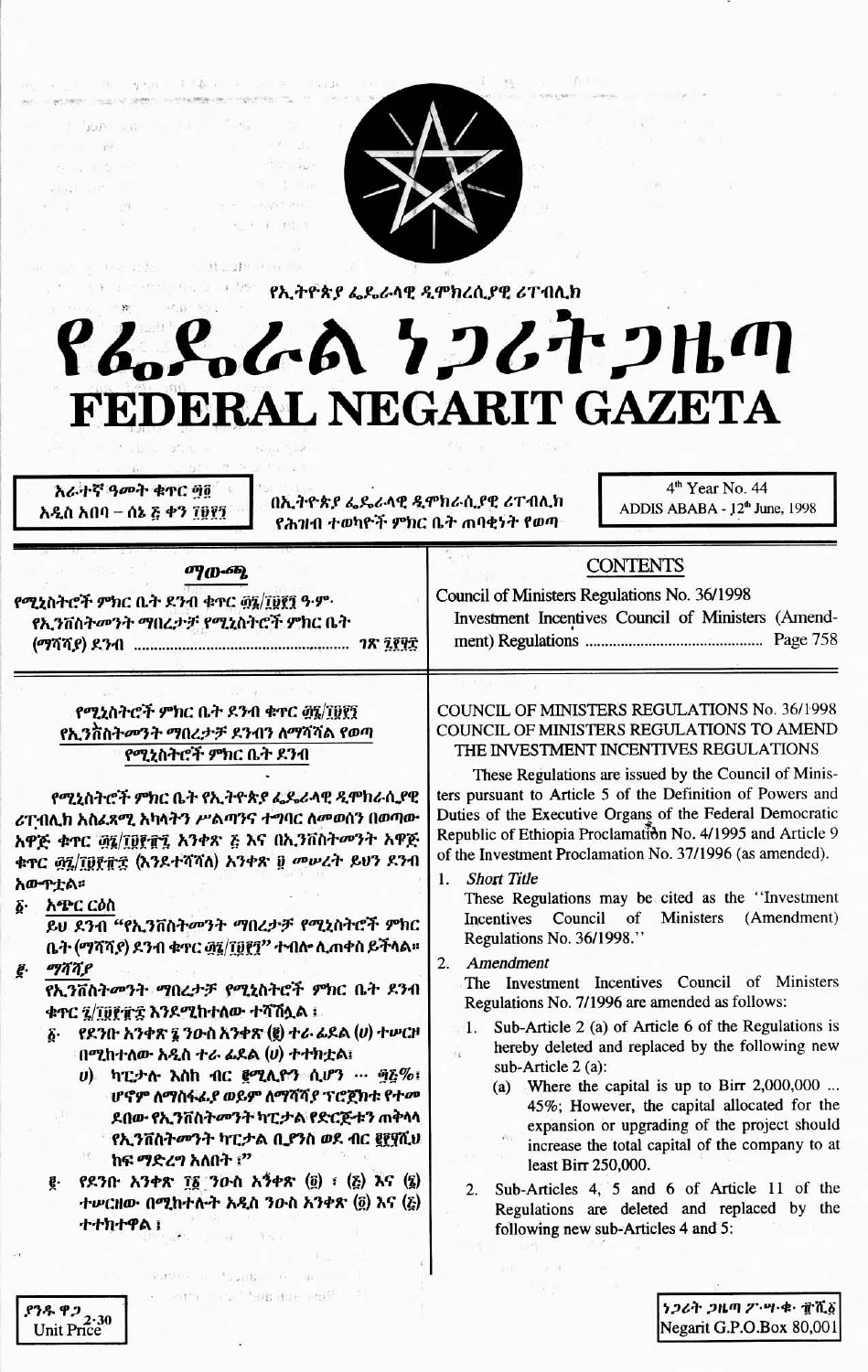### 1ጽ ፯፻፶፱ ፌዴራል ነጋሪት ጋዜጣ ቁጥር ፵፬ ሰኔ ፩ ቀን ፲፱፻፺ ዓ.ም.

Federal Negarit Gazeta - No. 44 12<sup>th</sup> June, 1998-Page 759

- $a_{\tilde{0}}$ . ማናቸውም የካፒታል ዕቃዎች ከጉምሩክ ቀረዋ ነፃ ሆነው እንዲገቡ ይፈቅዳል ፡፡ ሆኖም ከው<del>ጭ</del> የሚገቡትን ሊተኩ የሚችሉ የካፒታል *ስቃዎችና መግሪያዎች በሀገር* ውስ**ተ የሚመ**ረቱ ከሆነ ከውጭ የሚገቡት ከቀረዋ ነፃ ሆነው እንዳይገቡ ቦርዱ በየጊዜው በሚያወጣው መመሪያ ሲያግድ ይችላል ፡፡
- <u>ሯ· ከንምሩክ ቀረዋ ነፃ ሆኖ የ10 ማናቸውም ዕቃ</u> ሊከፈልበት ይገባ የነበረው የጉምሩክ ቀረዋ አስቀድሞ ሳይከፌልበት የቀረዋ ነፃ መብት ለሌለው ሰው ሊተላለፍ አይችልም።"
- ከደንቡ አንቀጽ ጽ፪ በኋላ የሚከተሉት አዲስ አንቀጾች ŕ٠ ጽሮ፡ ጽ፬፡ ጽ፩፡ ጽ፮ እና ጽ፯ ተጨምረዋል ፡
	- "86. *Acrehable* ኢንዱስትሪ ኢንቨስትመንት የሚፈቀዱ መሣሪያዎች በዚህ ደንብ አንቀጽ ፲፫ (እንደተሻሻለ) የተደነ ገገው ለመከላከያ ኢንዱስትሪም ተፈጸሚ ይሆናል።
	- ለኢንዱስትሪ መንደር ኢንቨስትመንት zö. የሚፈቀዱ መሣሪያዎች ለኢንዱስትሪ መንደር የሚያስፌልጉ መሣሪያ

ዎችና ዕቃዎች እንዲሁም በቀዋታ ለኢንዱ ስትሪ መንደር ሕንፃ ግንባታ የሚያገለግሎ በሀገር ውስጥ የማይመረቱ መሣሪያዎችና ማቴሪ ደሎች ከጉምሩክ ቀረዋ ነፃ ሆነው እንዲገቡ ይፈቀዳል።

- ለቴሌኮሙኒኬሽን አገልግሎት ኢንቨስትመንት 答を የሚፈቀዱ መሣሪያዎች ለቴሌኮሙኒኬሽን አገልግሎት የሚያስፈልጉ ቋሚ መሣሪያዎችና ዕቃዎች በዋጋ ከ፲፩% ከማይበልጥ የመለዋወጫ ዕቃዎቻቸው ጋር
- ከጉምሩክ ቀረጥ ነፃ ሆነው እንዲገቡ ይፈቀዳል። ለምርምርና ስርዐት ኢንቨስትመንት የሚፈቀዱ 答え・ መሣሪያዎች ለምርምርና ስርዐት ኢንቨስትመንት የሚያስ

ፈልጉ ቋሚ ዕቃዎችና መሣሪያዎች ከጉምሩክ ቀረዋ ነፃ ሆነው እንዲገቡ ይፈቀዳል።

- ለካፒታል ዕቃዎች ኪራይ አገልግሎት  $\delta\tilde{\mathbf{z}}$ . የሚፈቀዱ መሣሪያዎች በዚህ ደንብ አንቀጽ ፲፭፣ ፲፰ - ጽ፪ የተመለከ ቱትን እንዲሁም ለማዕድንና ለፔትሮሊየም ሥራዎች እንደ ካፒታል ዕቃ የሚያገለግሉ *መግሪያዎችን* ለኪራይ አገልግሎት ለማዋል ቀረዋ ነፃ ሆነው እንዲገበ ከንዏሩክ ይፈቀዳል።"
- $\overline{\mathbf{0}}$ . የደንቡ አንቀጽ ፳፫፡ ፳፬ እና ፳፩ እንደ ቅደም ተከተ ላቸው አንቀጽ ጽ፰፡ ጽ፱ እና ፴ ሆነዋል፡፡
- በደንቡ ሥንጠረዥ አንድ ተራ ፊደል "መ" ሥር  $\ddot{c}$ የሚከተሉት አዲስ ተራ ቁተር ፶እና ፶፩ ተጨምረዋል ፣ <u>"ዋ የመከላከያ ኢንዱስትሪ (2927)</u>: ፶፩· የኢንዱስትሪ መንደር (7010)። "
- በደንቡ ሥንጠረዥ አንድ ሥር የሚከተሉት አዲስ ተራ ī. ፊደል "ረ" ፣ "ሰ" ፣ "ሸ" ፣ እና "ቀ" ተጨምረዋል፣
	- "ረ) የቴሌኰሙኒኬሽን አገልግሎት (6420)፣ ሰ) ምርምርና ስርዐት (7310 ፡ 7320)።"
- $4.4$ Capital goods shall be imported free of customs duty; provided, however, where substitutes of capital goods to be so imported are locally produced, the Board may by directives to be issued from time to time prohibit the importation of such capital goods.
- 5. Goods imported free of customs duty shall not be transferred to third parties not entitled to duty-free privileges, unless prior payment of customs duty is effected thereon."
- 3. The following new Articles 23, 24, 25, 26 and 27, are added after Article 22 of the Regulations:
	- "23. Equipment to be Imported Duty Free for **Defence Industries** The Provisions of Article 13 of these Regulations (as amended) shall apply to investment in defence industries.
	- 24. Equipment to be Imported Duty Free for **Setting up Industrial Estates** 
		- Machinery and equipment necessary for setting up industrial estates as well as equipment and materials to be used directly for the construction of industrial estates and not locally produced shall be allowed to be imported free of customs duty.
	- $25.$ Equipment to be Imported Duty Free for **Telecommunication Services** Machinery and equipment of durable nature together with spare parts of up to 15% of their value necessary for telecommunication services shall be exempt from payment of customs duty.
	- 26. Equipment to be Imported Duty Free for **Research and Development Purposes** Machinery and equipment of durable nature necessary for research and development investment purposes shall be exempt from payment of customs duty.

Equipment and Machinery to be Imported 27. Duty Free for Investment in Leasing of **Capital Goods** With respect to activities enumerated under Articles 13, 18-22 of these Regulations as well as to mining and petroleum operations, machinery and equipment necessary to be used for leasing of capital goods shall be exempt from payment of customs duty."

- Articles 23, 24 and 25 of the Regulations are re-4. numbered as Article 28, 29 and 30, respectively.
- The following new items No. 50 and 51 are added 5. under Schedule One "D" of the Regulations:
	- "50. Defence Industries (2927);
	- 51. Industrial estates (7010)."
- The following new headings "F", "G", "H" and 6. "I" are added under Shedule One of the **Regulations:** 
	- "F. Telecommunication services (6420);
	- G. Research and Development (7310, 7320);